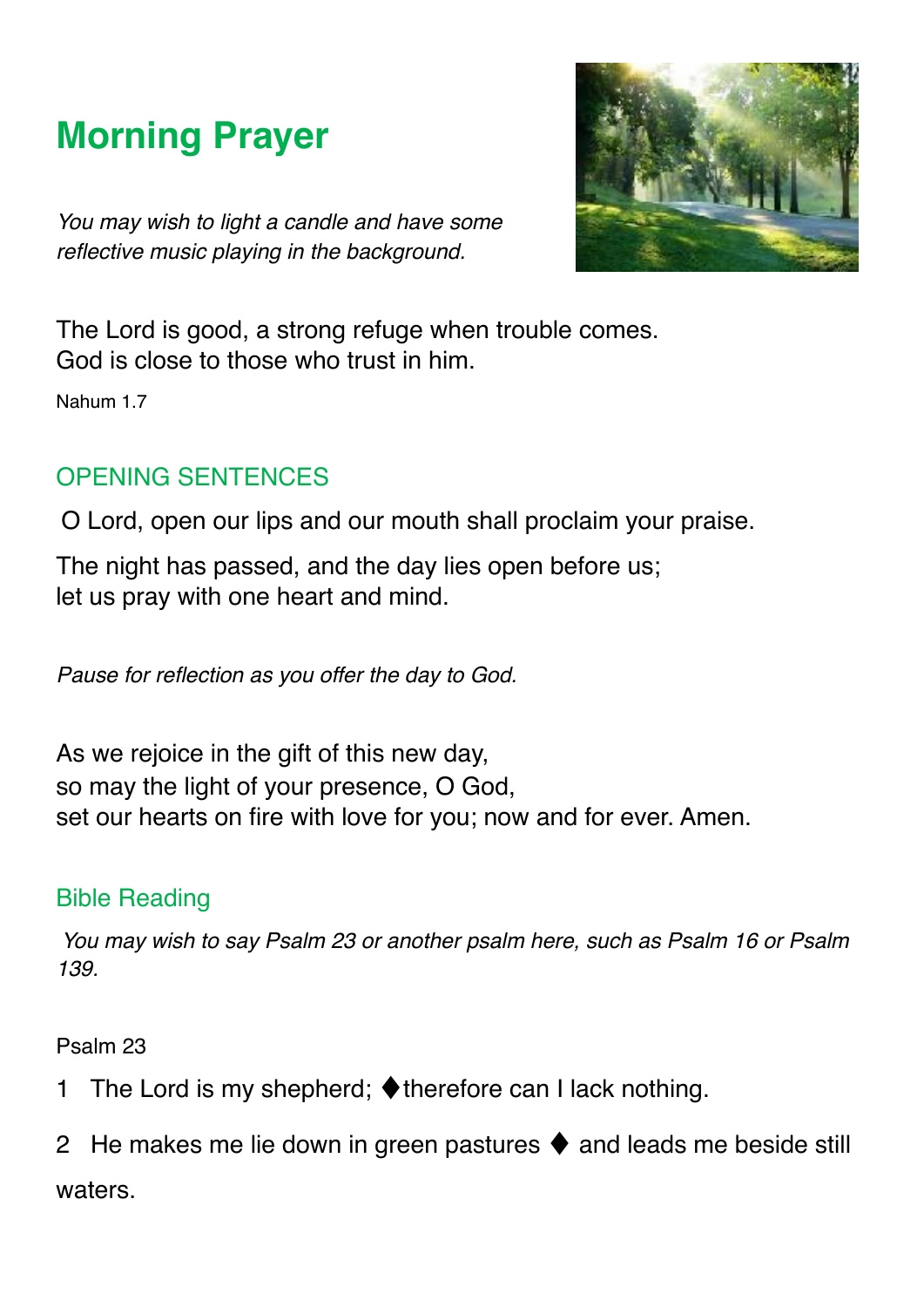3 He shall refresh my soul ♦ and guide me in the paths of

righteousness for his name's sake.

4 Though I walk through the valley of the shadow of death, I will fear no evil;  $\blacklozenge$  for you are with me; your rod and your staff, they comfort me.

5 You spread a table before me in the presence of those who trouble me;

 $\blacklozenge$  you have anointed my head with oil and my cup shall be full.

6 Surely goodness and loving mercy shall follow me all the days of my life,

♦ and I will dwell in the house of the Lord for ever.

# **Glory to the Father and to the Son and to the Holy Spirit; as it was in the beginning is now and shall be for ever. Amen.**

*You may wish to use the weekly pattern of short readings given below, or choose a passage of your own.* 

# Sunday Morning

But now thus says the Lord, he who created you, O Jacob, he who formed you, O Israel: Do not fear, for I have redeemed you; I have called you by name, you are mine. When you pass through the waters, I will be with you; and through the rivers, they shall not overwhelm you; when you walk through fire you shall not be burned, and the flame shall not consume you. For I am the Lord your God, the Holy One of Israel, your Saviour. *Isaiah 43.1-3a* 

## Monday Morning

'Do not let your hearts be troubled. Believe in God, believe also in me. In my Father's house there are many dwelling-places. If it were not so, would I have told you that I go to prepare a place for you? And if I go and prepare a place for you, I will come again and will take you to myself, so that where I am, there you may be also. And you know the way to the place where I am going.' Thomas said to him, 'Lord, we do not know where you are going. How can we know the way?' Jesus said to him, 'I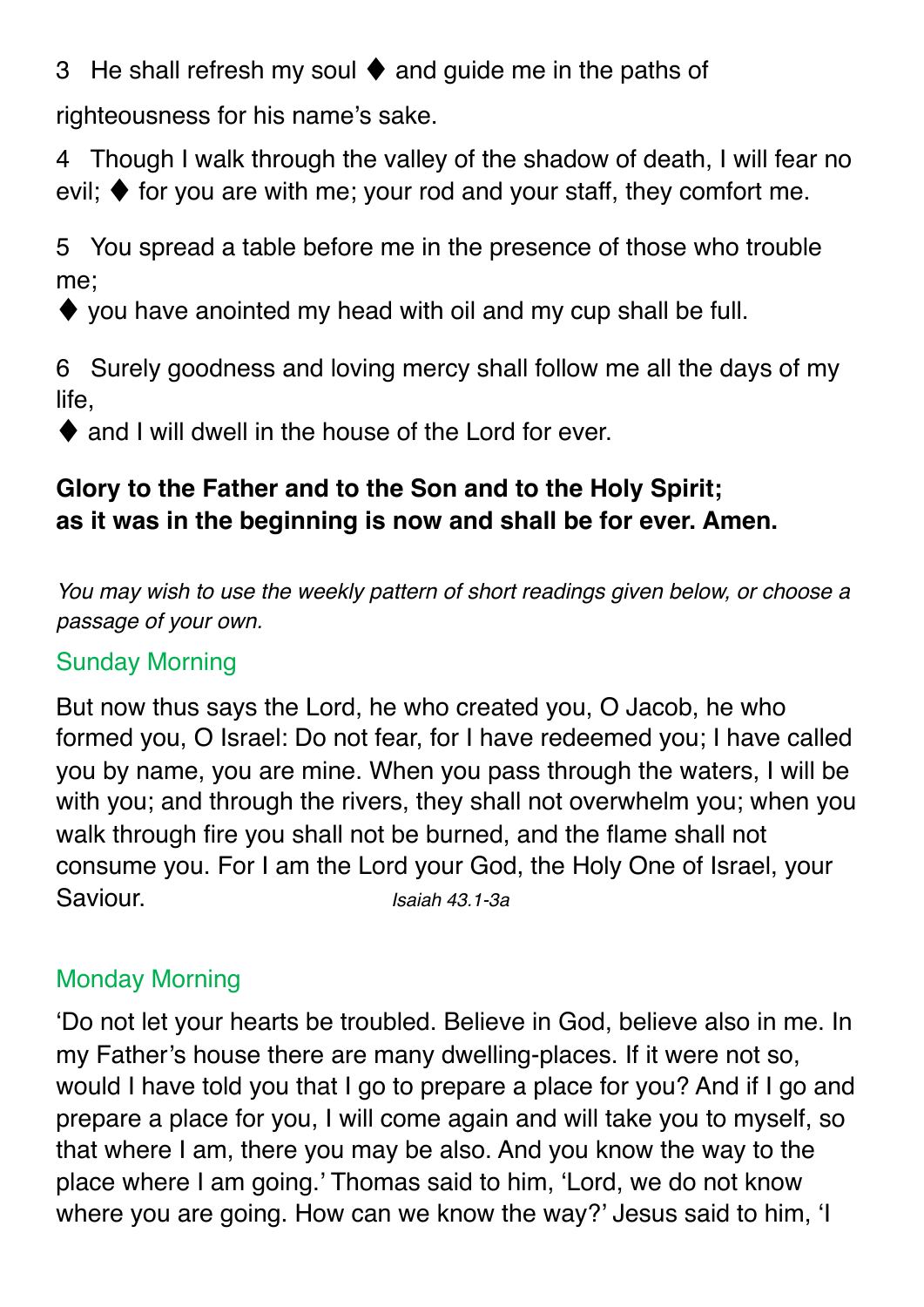am the way, and the truth, and the life. No one comes to the Father except through me. *John 14.1-6* 

## Tuesday Morning

Finally, beloved, whatever is true, whatever is honourable, whatever is just, whatever is pure, whatever is pleasing, whatever is commendable, if there is any excellence and if there is anything worthy of praise, think about these things. Keep on doing the things that you have learned and received and heard and seen in me, and the God of peace will be with you. *Philippians 4.8-9*

## Wednesday Morning

Let the word of Christ dwell in you richly; teach and admonish one another in all wisdom; and with gratitude in your hearts sing psalms, hymns, and spiritual songs to God. And whatever you do, in word or deed, do everything in the name of the Lord Jesus, giving thanks to God the Father through him.

*Colossians* 

#### *3.16,17*

## Thursday Morning

You are no longer strangers and aliens, but you are citizens with the saints and also members of the household of God, built upon the foundation of the apostles and prophets, with Christ Jesus himself as the cornerstone. In him the whole structure is joined together and grows into a holy temple in the Lord; in whom you also are built together spiritually into a dwelling-place for God.

*Ephesians* 

#### *2.19-22*

## Friday Morning

Let love be genuine; hate what is evil, hold fast to what is good; love one another with mutual affection; outdo one another in showing honour. Do not lag in zeal, be ardent in spirit, serve the Lord. Rejoice in hope, be patient in suffering, persevere in prayer. *Romans 19.9-12*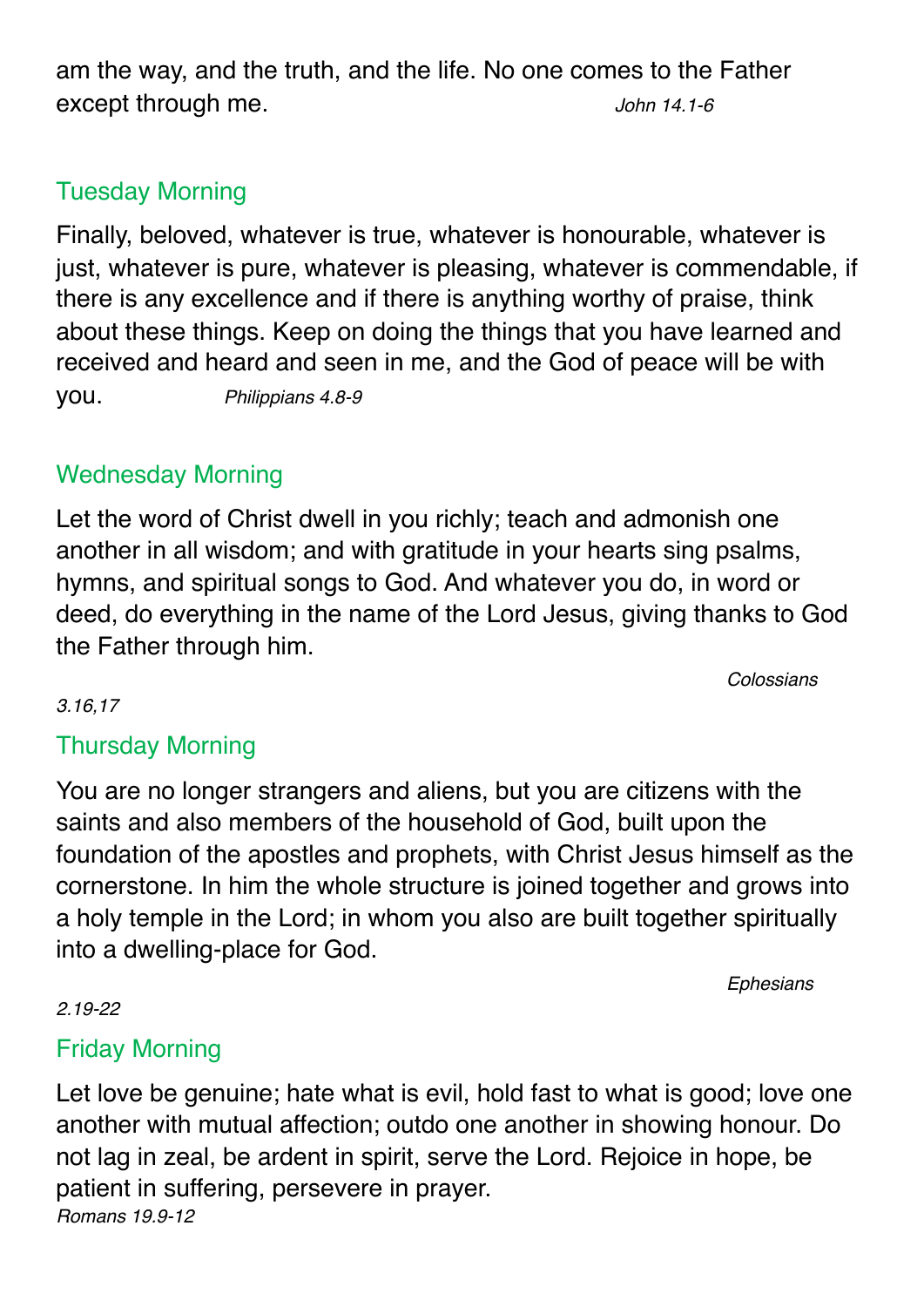## Saturday Morning

He said to his disciples, 'Therefore I tell you, do not worry about your life, what you will eat, or about your body, what you will wear. For life is more than food, and the body more than clothing. Consider the ravens: they neither sow nor reap, they have neither storehouse nor barn, and yet God feeds them. Of how much more value are you than the birds! And can any of you by worrying add a single hour to your span of life? If then you are not able to do so small a thing as that, why do you worry about the rest? Consider the lilies, how they grow: they neither toil nor spin; yet I tell you, even Solomon in all his glory was not clothed like one of these. But if God so clothes the grass of the field, which is alive today and tomorrow is thrown into the oven, how much more will he clothe you—you of little faith! And do not keep striving for what you are to eat and what you are to drink, and do not keep worrying. For it is the nations of the world that strive after all these things, and your Father knows that you need them. Instead, strive for his kingdom, and these things will be given to you as well. *Luke* 

*12.22-31*

## PRAYERS

Almighty and everlasting God, we thank you that you have brought us safely to the beginning of this day. Keep us from falling into sin or running into danger; order us in all our doings and guide us to do always what is righteous in your sight; through Jesus Christ our Lord. Amen.

Keep us, good Lord, under the shadow of your mercy in this time of uncertainty and distress. Sustain and support the anxious and fearful, and lift up all who are brought low; that we may rejoice in your comfort knowing that nothing can separate us from your love in Christ Jesus our Lord. Amen.

The Lord's Prayer